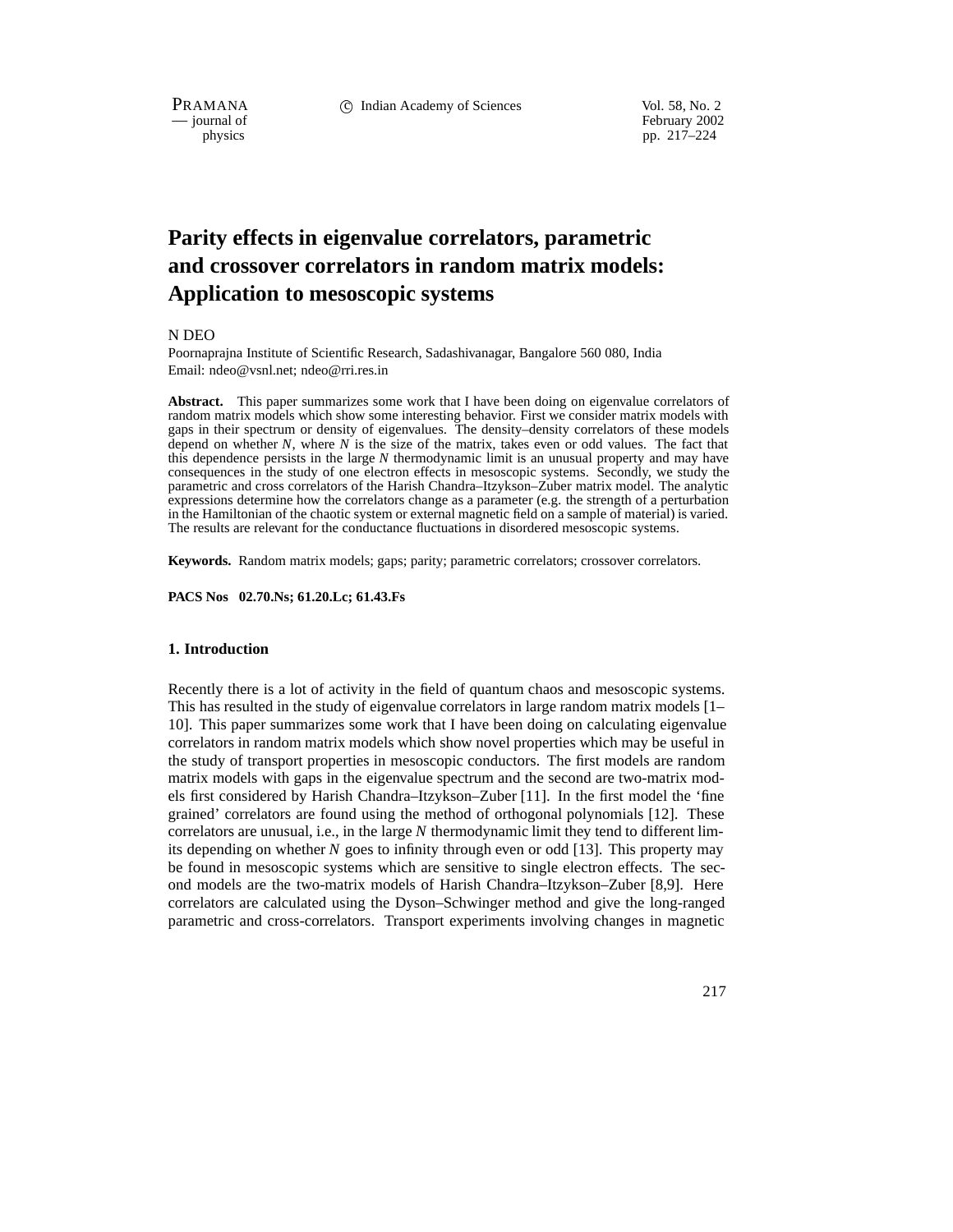fields in which long range eigenvalue statistics are effected will be a testing ground for these results.

I shall first discuss the double-well matrix model with potential  $V(M) = -\frac{\mu}{2}M^2 + \frac{g}{4}M^4$ , where *M* is a random  $N \times N$  matrix. I will present some results for the two-point density– density correlation functions which show interesting parity effects and further characterizes these models in a new universality class. The original model is  $Z_2$  symmetric while there is  $Z_2$  symmetry breaking in the correlation functions. Secondly, the Chandra–Itzykson– Zuber matrix model is discussed and the results for the smoothed long-range parametric and crossover eigenvalue correlators, found using the Dyson–Schwinger equations, are given.

#### **2. Notations and conventions for the double-well matrix model**

We start by establishing the notations and conventions. Let *M* be a Hermitian matrix. The partition function to be considered is  $Z = \int dM e^{-NtrV(M)}$  where  $M = N \times N$  Hermitian matrix. The Haar measure d $M = \prod_{i=1}^{N} dM_{ii} \prod_{i < j} dM_{ij}^{(1)} dM_{ij}^{(2)}$  with  $M_{ij} = M_{ij}^{(1)} + iM_{ij}^{(2)}$ and  $N^2$  independent variables.  $V(M)$  is a polynomial in  $M: V(M) = g_1 M + (g_2/2)M^2 +$  $(g_3/3)M^3 + (g_4/4)M^4 + \cdots$ . The partition function is invariant under the change of variable  $M' = U M U^{\dagger}$  where *U* is a unitary matrix. We can use this invariance and go to the diagonal basis, i.e.,  $D' = U M U^{\dagger}$  such that  $D'$  is the matrix diagonal to *M* with eigenvalues  $\lambda_1, \lambda_2, \ldots, \lambda_N$ . Then the partition function becomes  $Z = C \int_{-\infty}^{\infty} \prod_{i=1}^{N} d\lambda_i \Delta(\lambda)^2 e^{-N \sum_{i=1}^{N} V(\lambda_i)}$ where  $\Delta(\lambda) = \prod_{i \le j} |\lambda_i - \lambda_j|$  is the Vandermonde determinant. The integration over the group *U* with the appropriate measure is trivial and is just the constant *C*. By exponentiating the determinant as a 'trace log' we arrive at the Dyson gas or Coulomb gas picture. The partition function is simply  $Z = C \int_{-\infty}^{\infty} \prod_{i=1}^{N} d\lambda_i e^{-S(\lambda)}$  with  $S(\lambda) =$  $N\sum_{i=1}^N V(\lambda_i) - 2\sum_{i,j,i\neq j}\ln |\lambda_i - \lambda_j|.$ 

This is just a system of *N* particles with coordinates  $\lambda_i$  on the real line, confined by a potential and repelling each other with a logarithmic repulsion. The spectrum or the density of eigenvalues  $\rho(x) = \frac{1}{N} \sum_{i=1}^{N} \delta(x - \lambda_i)$  is in the large *N* limit or doing the saddle point analysis just the Wigner semi-circle for a (Gaussian probability distribution for the eigenvalues) quadratic potential. The physical picture is that the eigenvalues try to be at the bottom of the well. But it costs energy to sit on top of each other because of logarithmic repulsion, so they spread.  $\rho$  has support on a finite line segment. This continues to be true whether the potential is quadratic or a more general polynomial and only depends on there being a single well though the shape of the Wigner semi-circle is correspondingly modified. For the quadratic potential the density is  $\rho(x) = \frac{1}{\pi} \sqrt{(x-a)(b-x)}$  where [a, b] are the end of the cuts (see figure 1).

On changing the potential more drastically by having two humps or wells, the simplest example being a potential  $V(M) = -\frac{\mu}{2}M^2 + \frac{g}{4}M^4$ , the density can get disconnected support. The precise expressions for the density of eigenvalues are as follows:

$$
\rho(x) = \frac{g}{\pi} x \sqrt{(x^2 - a^2)(b^2 - x^2)}, \qquad a < x < b
$$
  
= 0, \qquad -b < x < -a, (2.1)

where  $a^2 = \frac{1}{g} [|\mu| - 2\sqrt{g}]$  and  $b^2 = \frac{1}{g} [|\mu| + 2\sqrt{g}]$  and  $|\mu| > 2\sqrt{g}$ , which is the condition

# 218 *Pramana – J. Phys.,* **Vol. 58, No. 2, February 2002**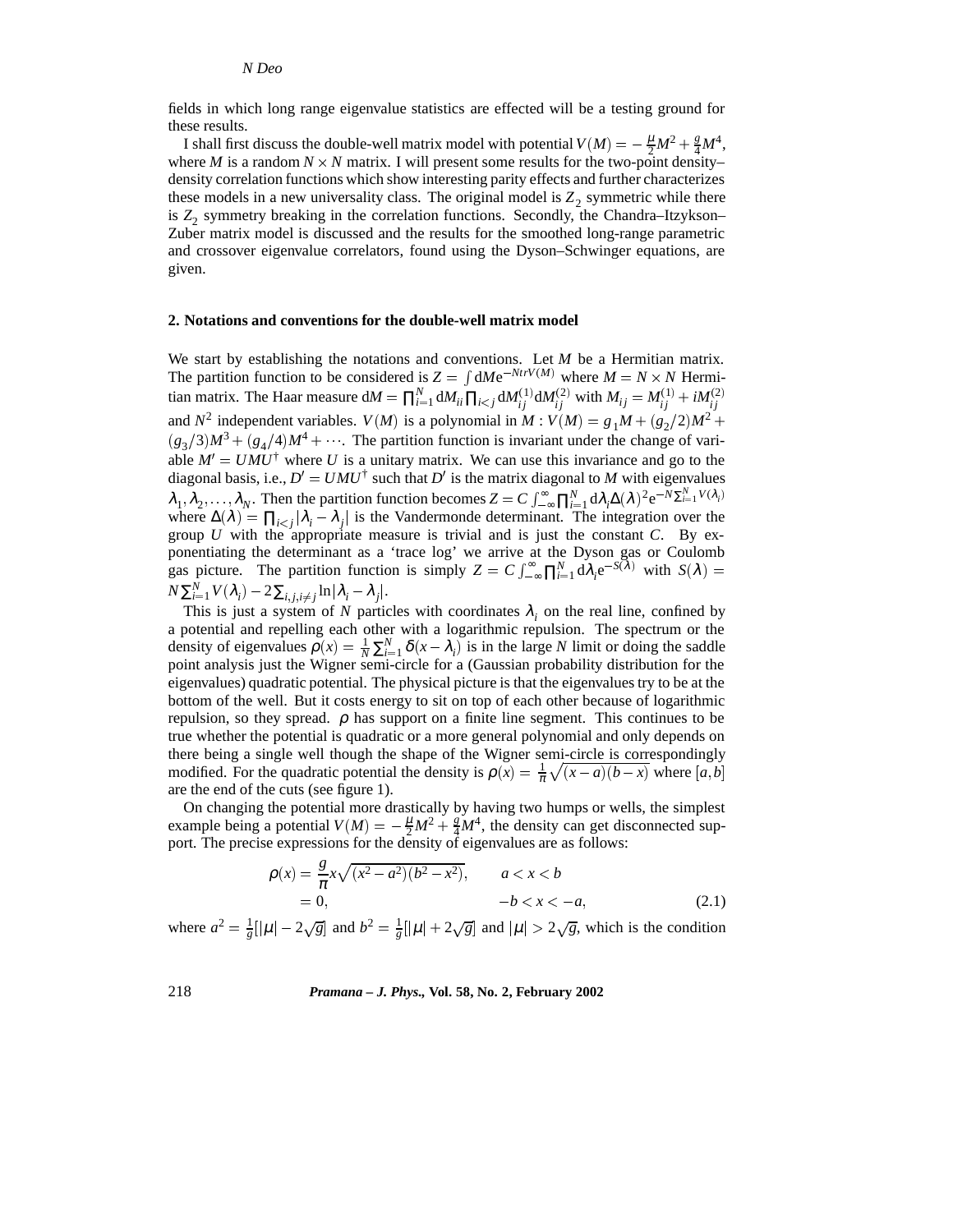

**Figure 1.** (**a**) The confining potential. (**b**) The density of eigenvalues.



**Figure 2.** (**a**) The double-well potential. (**b**) Density of eigenvalues. (**c**) The phase diagram.

that the wells are sufficiently deep. The eigenvalues sit in symmetric bands centered around each well. Thus  $\rho$  has support on two line segments. As | $\mu$ | approaches  $2\sqrt{g}$ ,  $a \to 0$  and the two bands merge at the origin. The density is then

$$
\rho(x) = \frac{gx^2}{\pi} \sqrt{x^2 - \frac{2\mu}{g}}, \qquad -\sqrt{\frac{2|\mu|}{g}} < x < \sqrt{\frac{2|\mu|}{g}}
$$
  
= 0, otherwise. (2.2)

The phase diagram and density of eigenvalues for the  $M<sup>4</sup>$  potential is shown in figure 2. The simplest way to determine  $\rho(z)$  explicitly is to use the generating function  $F(z)$  =  $\left\langle \frac{1}{N} \text{Tr} \frac{1}{z-M} \right\rangle$  and its saddle point or Schwinger–Dyson equation also known in the mathematics literature as the Riemann–Hilbert problem  $F(z) = \frac{1}{2} [V'(z) + \sqrt{\Delta}]$  with  $\Delta(z) =$  $V'(z)^2 - 4b(z)$  and  $b(z) = gz^2 + \mu + g\langle \frac{1}{N} \text{Tr} M^2 \rangle$  (see ref. [12]). The density  $\rho(x)$  is then determined by the formula  $\rho(z) = -\frac{1}{2\pi} \text{Im} \sqrt{\Delta(z)}$ .

In what follows I will outline the recurrence coefficient method of the orthogonal polynomials for the two-cut matrix model (see ref. [12] for more details). I give the results for

*Pramana – J. Phys.,* **Vol. 58, No. 2, February 2002** 219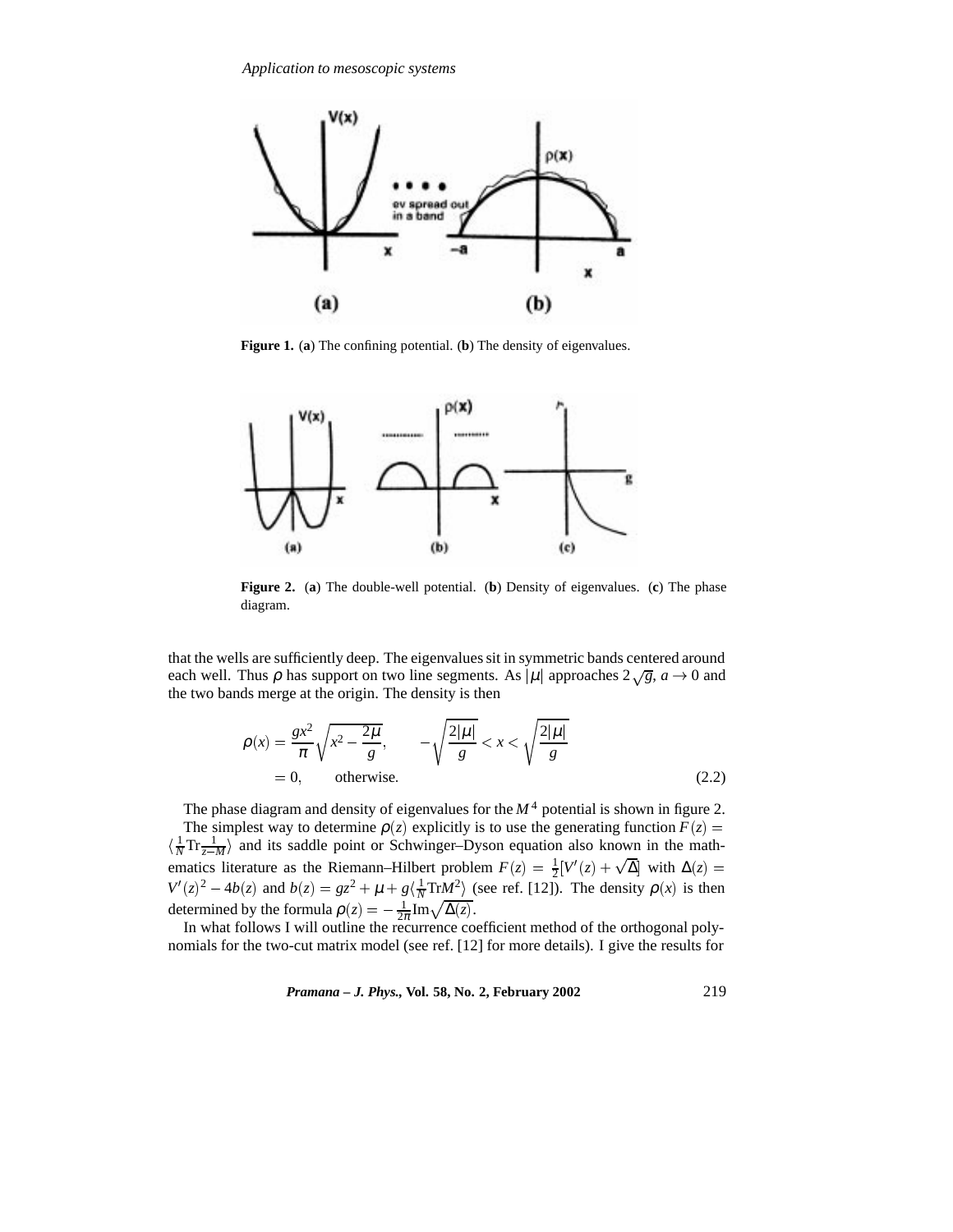the two-point correlators (also known as the 'smoothed' or 'long range' correlators) for all three ensembles. Then the two-matrix model of Chandra–Itzykson–Zuber is defined and the expressions for the parametric and crossover correlators are given.

#### **3. Orthogonal polynomial approach**

The partition function *Z* can be rewritten in terms of the orthogonal polynomials  $P_n$  where the polynomials are defined as  $\int_{-\infty}^{\infty} d\lambda e^{-NV(\lambda)} P_n(\lambda) P_m(\lambda) = h_n \delta_{nm}$ ; then  $P_n = \lambda^n + 1$ .o. and  $P_0(\lambda) = 1$ ,  $P_1(\lambda) = \lambda + c$ ,  $P_2(\lambda) = \lambda^2 + a\lambda + b$ . Then the partition function *Z* in terms of the orthogonal polynomials is

$$
Z = \int \prod_{i=1}^{N} d\lambda_i e^{-N \sum V(\lambda)} \begin{vmatrix} P_0(\lambda_1) & \cdots & P_0(\lambda_N) \\ P_1(\lambda_1) & \cdots & P_1(\lambda_N) \\ \vdots & \vdots & \ddots \\ P_{N-1}(\lambda_1) & \cdots & P_{N-1}(\lambda_N) \end{vmatrix}
$$
(3.1)

The partition function *Z* is also known if we know the  $h_n$ 's as the partition function can be expressed in terms of the  $h_n$ 's  $Z = N! h_0 h_1 h_2 \cdots h_{N-1}$ . For example:  $N = 2$  case  $\int d\lambda_1 d\lambda_2 e^{-NV(\lambda_1)-NV(\lambda_2)} (P_0(\lambda_1)P_1(\lambda_2) - P_0(\lambda_2)P_1(\lambda_1))^2 = h_0h_1 + h_0h_1 = 2!h_0h_1.$  So the question is how does one find the *h*'s?

The  $P_n$  satisfy recurrence relations

$$
xP_n = P_{n+1} + S_n P_n + R_n P_{n-1}.
$$
\n(3.2)

Note that  $\int xP_nP_{n-2}e^{-NV(x)}dx = 0$  as  $xP_{n-2} = P_{n-1} + 1$ .o.. Thus  $P_{n-2}$  and 1.o. terms do not appear on the right hand side of the recurrence relation (3.2). Then as  $h_n = h_{n-1}R_n$  the product  $h_0 h_1 \cdots h_{N-1} = h_0(h_0 R_1)(h_0 R_1 R_2) \cdots (h_0 R_1 \cdots R_N) = h_0^N R_1^{N-1} R_2^{N-2} \cdots R_{N-1}$ . The free energy  $\Gamma = \ln Z = \ln N! + N \ln h_0 + \sum_{n=1}^{N-1} (N - n) \ln R_n$ ; hence we need recurrence coefficients  $R_n$ 's to get the free energy.

# **4. Asymptotic ansatz for the orthogonal polynomials of the symmetric double-well matrix model**

We have been able to derive in ref. [13] for the symmetric double-well matrix model the asymptotic ansatz for the orthogonal polynomials  $\psi_n(\lambda) = \frac{P_n(\lambda)}{\sqrt{h_n}} \exp(-\frac{N}{2}V(\lambda))$  which is

$$
\psi_n(\lambda) = \frac{1}{\sqrt{f(\lambda)}} \left[ \cos(N\zeta - (N-n)\phi + \chi + (-1)^n \eta)(\lambda) + O\left(\frac{1}{N}\right) \right], \quad (4.1)
$$

where  $f$ ,  $\zeta$ ,  $\phi$ ,  $\chi$  and  $\eta$  are functions of  $\lambda$ , and  $\psi$ <sub>n</sub> is damped outside the cuts. We show that  $f(\lambda) = \frac{\pi}{2\lambda} \frac{b^2 - a^2}{2} \sin \lambda$  $\frac{(b^2-a^2)}{2}$  sin 2 $\phi(\lambda)$  from the orthogonality condition satisfied by the orthogonal polynomials.  $\zeta'(\lambda) = -\pi \rho(\lambda)$  from the relation  $K(\lambda, \lambda) = \rho(\lambda)$  where  $K(\mu, \nu)$  is the

220 *Pramana – J. Phys.,* **Vol. 58, No. 2, February 2002**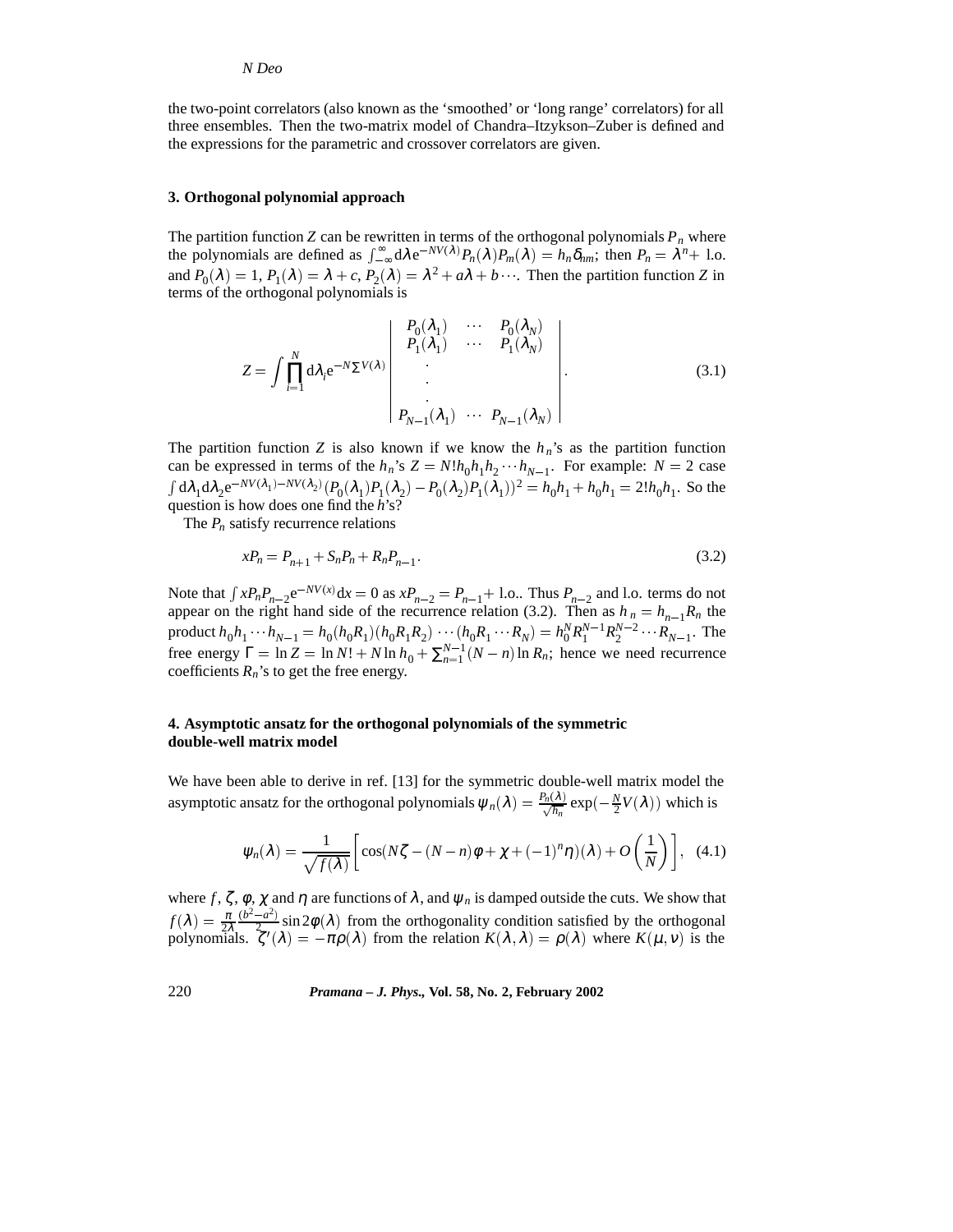kernel defined by  $\frac{1}{N} \sum_{i=1}^{N-1} \psi_i(\mu) \psi_i(\nu)$  and determines all eigenvalue correlators. While  $\phi(\lambda)$  and  $\eta(\lambda)$  are determined from the recurrence relations satisfied by the orthogonal polynomials  $\cos 2\phi(\lambda) = \frac{\lambda^2 - [(\alpha^2 + b^2)/2]}{[(b^2 - a^2)/2]}$ ,  $\cos 2\eta(\lambda) = \frac{b \cos \phi(\lambda)}{\lambda}$ , and  $\sin 2\eta(\lambda) = \frac{a \sin \phi(\lambda)}{\lambda}$ .

The functions  $f$ ,  $\phi$ ,  $\eta$  and  $\chi$  are universal functions independent of the potential, the only dependence on V enters through the end-points of the cuts *a* and *b*.  $\zeta$  is non-universal since the eigenvalue density depends in general on the detailed form of  $V$  (see refs  $[13,14]$ ) for more details). From this, one can establish that the gapped matrix model is in a new universality class.

Using the asymptotic ansatz the full density–density correlation function may be found and is given in ref. [13]. A simpler result is the 'smoothed' or 'long range' two-point correlation functions found in ref. [14] using a method of steepest descent which has a constant *C* which is undetermined unless one is explicitly in the symmetric case where  $C = (-1)^N$  (ref. [14]) (Kanzieper and Freilikher [16] obtained this result using a method due to Shohat), other values for*C* have been found earlier using the loop equation method (ref. [15]). Recently in ref. [17] it was shown that for double wells with equal depths but unequal widths, in the limit of the symmetric double wells, gives the value  $C = (-1)^N$ confirming the results of ref. [14],

$$
4\pi^2 N^2 \rho_2^c(\lambda, \mu) = \frac{\varepsilon_{\lambda} \varepsilon_{\mu}}{\beta \sqrt{|\sigma(\lambda)|} \sqrt{|\sigma(\mu)|}} \left( \frac{\sigma(\lambda) + \sigma(\mu)}{(\lambda - \mu)^2} + \frac{\sigma'(\lambda) - \sigma'(\mu)}{(\lambda - \mu)} + \lambda^2 + \mu^2 - \frac{s}{2}(\lambda + \mu) + 2C \right).
$$
\n(4.2)

Here  $\sigma(z) = (z^2 - a^2)(z^2 - b^2)$ ,  $s = a_1 + a_2 + a_3 + a_4$ ,  $\varepsilon_{\lambda} = +1$  for  $a_3 < \lambda < a_4$ ,  $\varepsilon_{\lambda} = -1$ for  $a_1 < \lambda < a_2$  and  $\beta = 1, 2, 4$  depending on whether the matrix *M* is real orthogonal, Hermitian or self-dual quartonian. This result is different for even and odd *N* and hence has broken the  $Z_2$  symmetry. It would be very interesting to see this effect in experiments of mesoscopic systems which are sensitive to single electron effects.

# **5. The Harish Chandra–Itzykson–Zuber matrix model and density–density correlators**

The two-matrix model of Harish Chandra–Itzykson–Zuber is defined by the partition function

$$
Z = \int dA dBe^{-S},\tag{5.1}
$$

where  $S = N\text{Sp}[V(A) + V(B) - cAB]$  and  $V(A) = \frac{1}{2}\mu A^2$ . For  $\lambda = \frac{1}{2}$ , *A* and *B* are  $N \times N$ real symmetric matrices (orthogonal ensemble), for  $\lambda = 1$ , A and B are  $N \times N$  Hermitian matrices (unitary ensemble), and for  $\lambda = 2$ ,  $N \times N$  real self-dual quaternions (symplectic ensemble). Sp(A) stands for TrA for  $\lambda = \frac{1}{2}$ , 1 and for  $\frac{1}{2}$  TrA for  $\lambda = 2$ . In this model the connected density–density correlator is  $\rho_{AB}(x, y) \equiv \langle \tilde{\rho}_A(x) \rho_B(y) \rangle_c$ , where the density is defined as  $\hat{\rho}_A(x) \equiv \frac{1}{N} \text{Tr} \delta(x - A)$ ,  $\langle X \rangle \equiv \frac{1}{Z} \int dA dBe^{-S}X$ , and the subscript *c* implies the connected part. In ref. [8] the Dyson–Schwinger equations are used to derive these

*Pramana – J. Phys.,* **Vol. 58, No. 2, February 2002** 221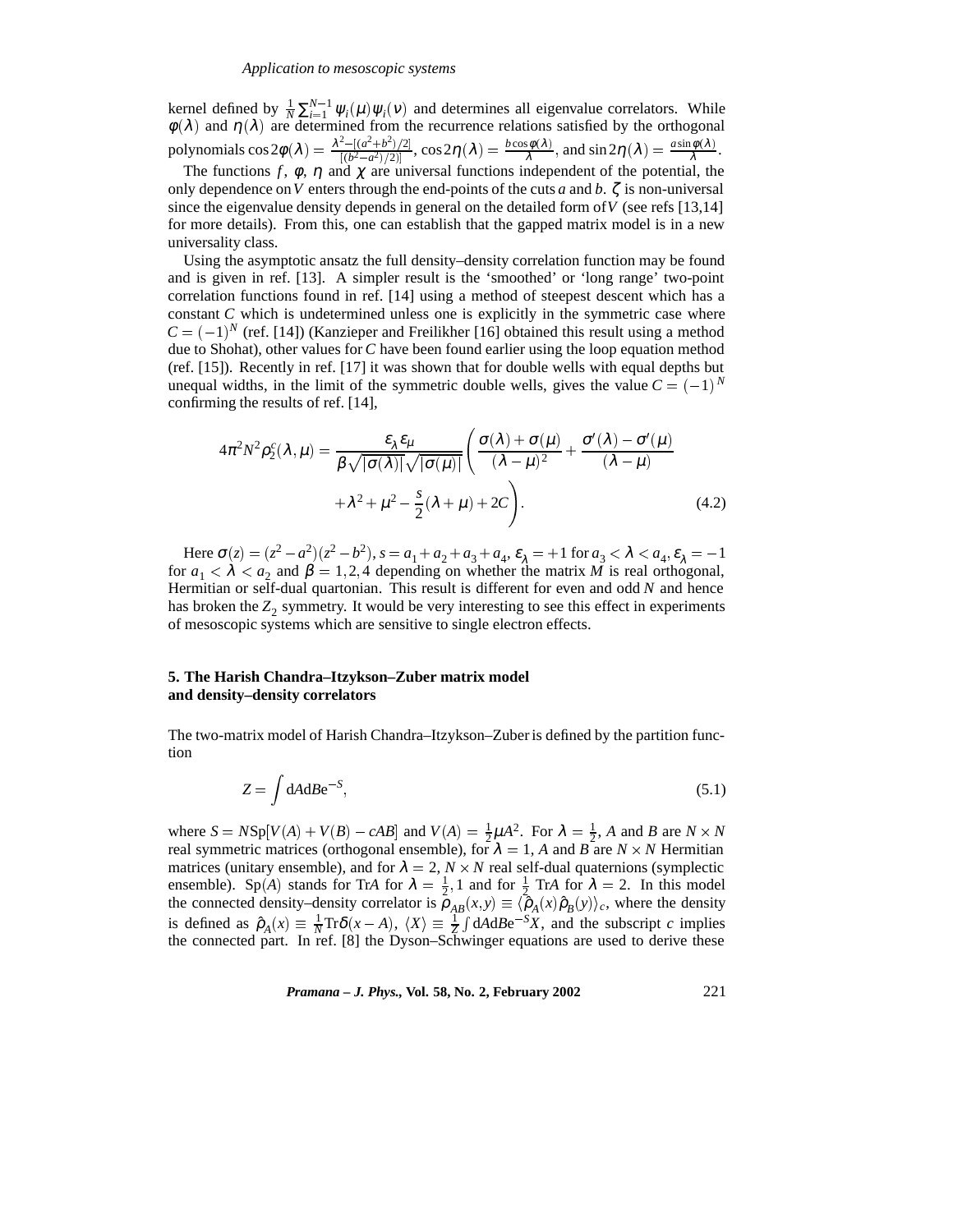eigenvalue correlators. Here only the results and physical interpretations are elaborated up on.

In the large *N* limit, the expectation value for the density is given by the well-known Wigner semi-circle law

$$
\langle \hat{\rho}_A(x) \rangle = \langle \hat{\rho}_B(x) \rangle = \frac{2}{\pi a^2} \sqrt{a^2 - x^2}, \qquad |x| \le a,
$$
\n(5.2)

and  $\langle \hat{\rho} \rangle = 0$  for  $|x| \ge a$ , where *a*, the 'end point of the cut' is given by  $a = (\frac{4\lambda\mu}{\mu^2 - c^2})$ . The result for the connected density–density correlator to the leading order in  $\frac{1}{N}$ , valid over the entire cut, is

$$
\rho_{AB}(x,y) = -\frac{1}{4\pi^2 N^2} \frac{1}{\lambda a^2} \frac{1}{\cos\theta \cos\alpha} \times \left[ \frac{1 + \cosh u \cos(\theta + \alpha)}{[\cosh u + \cos(\theta + \alpha)]^2} + \frac{1 - \cosh u \cos(\theta - \alpha)}{[\cosh u - \cos(\theta - \alpha)]^2} \right],
$$
\n(5.3)

where  $u \equiv \ln(\frac{\mu}{c})$ ,  $|x|, |y| \le a$ , and we have defined  $\sin \theta = \frac{x}{a}$  and  $\sin \alpha = \frac{y}{a}$ . For  $\lambda = 1$  the above result was derived in ref. [6] using different methods from the Dyson-Schwinger method. The Dyson-Schwinger method is capable of generalization to  $\lambda = \frac{1}{2}$ , 2 with the above result. Then these results are relevant for the calculation of conductance fluctuation of mesoscopic systems in which the magnetic field is changing.

When one is interested in transitions from one symmetry class to another, a Hamiltonian *A* is considered consisting of two parts *B* and *V* each drawn from different ensembles  $A = B + V$ . The partition function *Z* and action *S* are modified to have

$$
V(A) = \frac{1}{2}\mu_1 A^2, \quad V(B) = \frac{1}{2}\mu_2 B^2
$$
\n(5.4)

and

$$
c = \mu_1, \quad \mu_2 = \frac{\mu_1 (1 - \mu_1 N)}{(2 - \mu_1 N)}.
$$
\n(5.5)

The constant  $\mu_1$  measures the strength of the perturbation. At  $\mu_1 = \infty$  we get GOE, while  $\mu_1 = \frac{2}{N}$  gives GUE. However, we will work in the more general case where  $\mu_1$ ,  $\mu_2$  and *c* are independent *O*(1) parameters. This is just the standard two-matrix model except that *A* and *B* are drawn from different ensembles. The choice of parameters eq. (5.5), mentioned above corresponds to the crossover from GOE to GUE is then a special case of the formula derived.

We are interested in calculating the connected density–density correlator

$$
\rho_{AA}^c(x, y) \equiv \langle \hat{\rho}_A(x) \hat{\rho}_A(y) \rangle_c. \tag{5.6}
$$

The full smoothed global result for the connected eigenvalue correlator is (see ref. [9])

$$
\rho_{AA}^c(x, y) = \rho_{AA}^I(x, y) + \rho_{AA*}^{II}(x, y)
$$
\n(5.7)

where we find

# 222 *Pramana – J. Phys.,* **Vol. 58, No. 2, February 2002**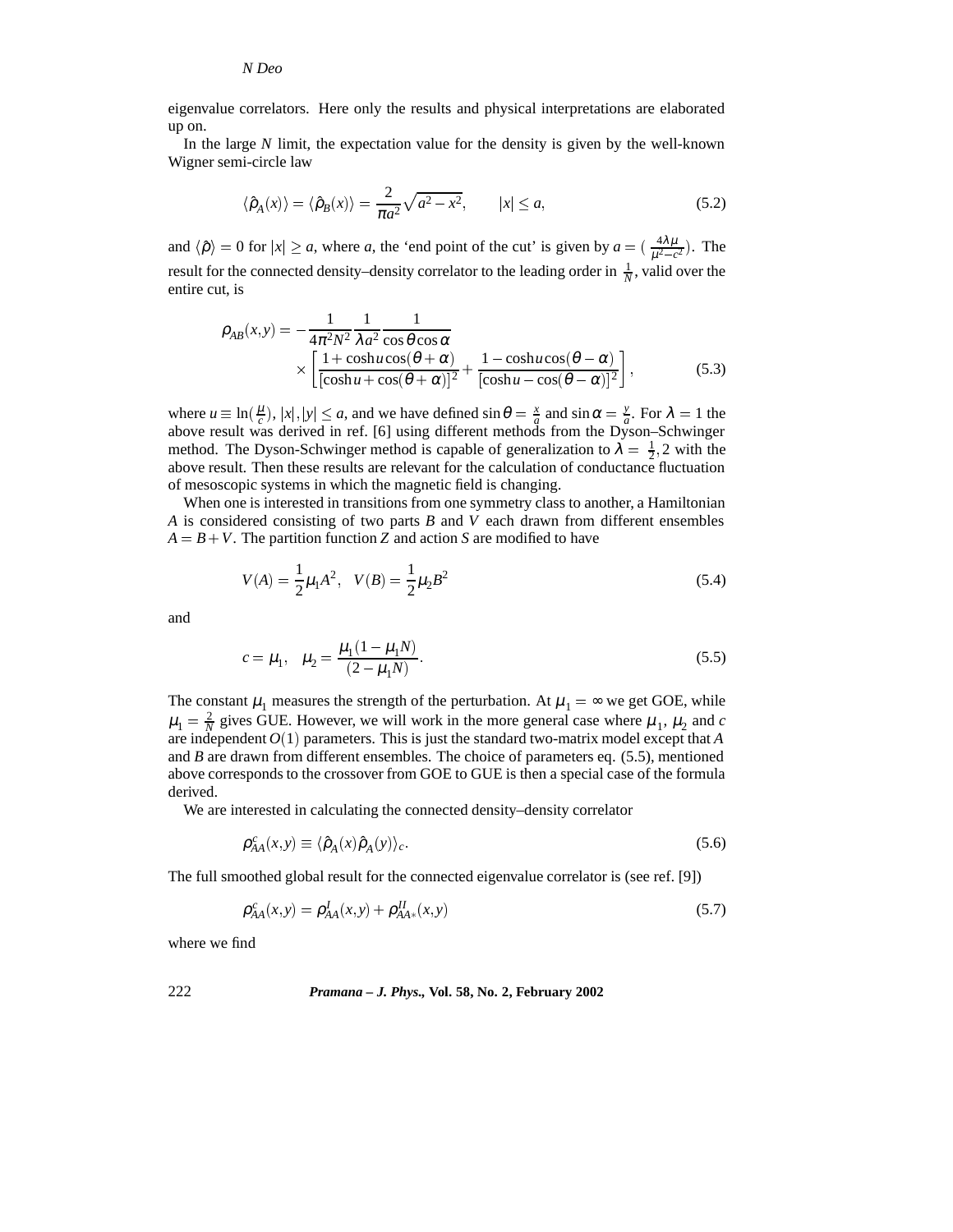*Application to mesoscopic systems*

$$
\rho_{AA}^I(x,y) = -\frac{1}{2\pi} \frac{1}{N^2(x-y)^2} \frac{(a^2 - xy)}{[(a^2 - x^2)(a^2 - y^2)]^{1/2}}
$$
\n(5.8)

and

$$
\rho_{AA*}^{II}(x,y) = \frac{c^2 \mu_1^2}{N^2 (2\mu_1 \mu_2 - c^2)}
$$
\n
$$
\left[ \frac{\cos(\phi - \theta) - 1}{2 \cos \phi \cos \theta} \right]
$$
\n
$$
\times \frac{2\mu_1^2 (x - y)^2 - \frac{8}{a^2} (\cos 2\phi + \cos 2\theta - 2\cos(\theta + \phi)) - \frac{8\mu_1}{a} (x - y)(\sin \theta - \sin \phi)}{(\mu_1^2 (x - y)^2 + \frac{8}{a^2} (1 - \cos(\theta - \phi)) - \frac{4\mu_1}{a} (x - y)(\sin \theta - \sin \phi)^2)}
$$
\n
$$
+ \frac{\cos(\phi + \theta) + 1}{2 \cos \phi \cos \theta}
$$
\n
$$
\times \frac{2\mu_1^2 (x - y)^2 - \frac{8}{a^2} (\cos 2\phi + \cos 2\theta + 2\cos(\theta + \phi)) - \frac{8\mu_1}{a} (x - y)(\sin \theta - \sin \phi)}{(\mu_1^2 (x - y)^2 + \frac{8}{a^2} (1 + \cos(\theta + \phi)) - \frac{4\mu_1}{a} (x - y)(\sin \theta - \sin \phi)^2)}
$$
\n(5.9)

where we have used  $\sin \theta = \frac{x}{a}$ ,  $\sin \phi = \frac{y}{a}$  and  $a^2 = \frac{4}{\alpha}$ . After some algebra we notice that for  $\mu_1 = \infty$ ,

$$
\rho_{AA}^c(x, y) = \frac{-1}{\pi^2 N^2 (x - y)^2} \tag{5.10}
$$

which is the GOE result and for  $\mu_1 = \frac{2}{N}$ ,

$$
\rho_{AA}^c(x, y) = \frac{-1}{2\pi^2 N^2 (x - y)^2},\tag{5.11}
$$

the GUE result. The expression (5.9) is relevant for crossover from the GOE to GUE ensemble. An application of these correlation functions is to disordered mesoscopic systems using the transmission matrix formalism and another is in the study of unoriented random surfaces.

#### **6. Conclusions**

In conclusion we have presented two classes of random matrix models; one in which there are gaps in the eigenvalue distribution and the other in which there are two coupled matrices drawn from the three ensembles (matrices taken from the same and different ensemble have been considered). In each of the models, we have derived eigenvalue correlators particularly density–density correlators. In the first case of gapped matrix models we have eigenvalue correlators which are dependent on the size of the matrix*N*. This behavior persists in the large *N* thermodynamic limit and for the symmetric double-well matrix model

*Pramana – J. Phys.,* **Vol. 58, No. 2, February 2002** 223